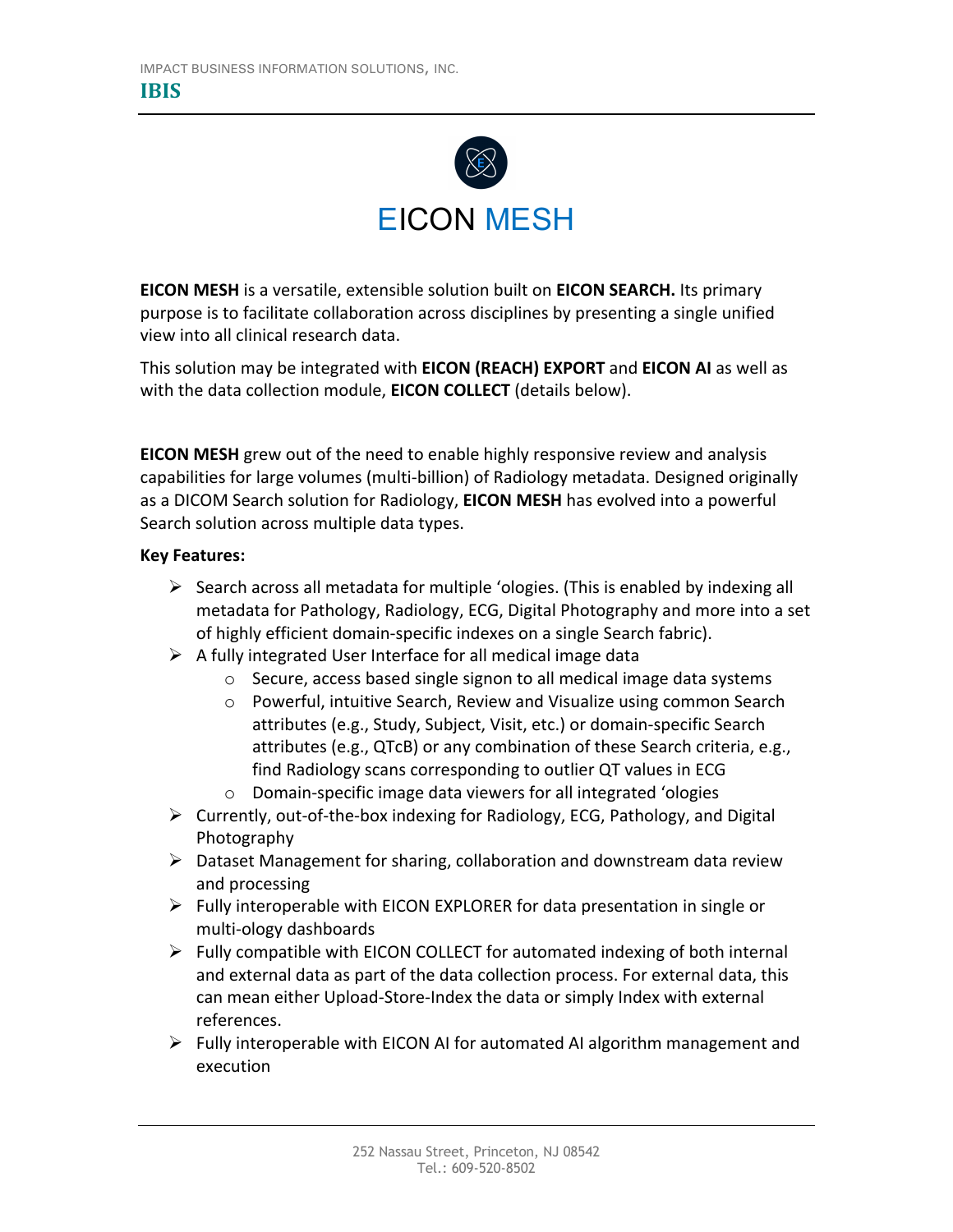### **IBIS**

 $\triangleright$  IBIS can provide services to complete legacy data collection and Indexing for existing data, managed externally by third party partners

## **Key Benefits:**

- $\triangleright$  Paradigm shift with many novel opportunities to share and collaborate across the clinical landscape
- $\triangleright$  Model for the future. A cross-ology platform with all the components necessary to enable comprehensive AI management and execution
- $\triangleright$  Notes on Technology:
	- o All components of this solution are containerized (Docker)
	- o Comprehensive Security
	- o Regulatory Compliance

# **INTEGRATES WITH:**

**EICON COLLECT:** EICON COLLECT simplifies the collection, storage, and management of clinical trials data from external partners/ third parties. **EICON COLLECT** is a specific configuration of the **EICON REACH** product**.**

### **Key Features:**

- $\triangleright$  Simplify. At the Core Lab/CRO, a folder is designated into which the Core Lab/CRO will copy data that are ready for upload to the Sponsor. The CAN includes a Folder Watcher that senses the data in the folder and sends it in realtime to the HUB.
- $\triangleright$  Central control. All data collection is fully configured and managed in the EICON HUB.
- $\triangleright$  Flexibility. Each CAN is configured individually to address the specific topology of the third party whose data are to be collected using that particular CAN.
- $\triangleright$  Each CAN is deployed adjacent to the data source
- $\triangleright$  Once the CAN has been deployed, it can operate independently of the HUB
- $\triangleright$  Data flow from the data source to the CAN to the HUB
- $\triangleright$  Storage. The EICON COLLECT HUB can be configured to store the uploaded data using one of the following additional options:
	- o Data can be automatically stored into existing back-end systems using system APIs, where they exist. (Out of the box integrations are included for EICON RADIOLOGY and EICON ECG).
	- o A simple storage solution is available for data for which no storage/ management solution is currently available. (This will typically be implemented as part of a solution that includes EICON SEARCH, so that stored data can be indexed, searched, found, and reviewed.)
- $\triangleright$  Notes on Technology:
	- o All components of this solution are containerized (Docker)